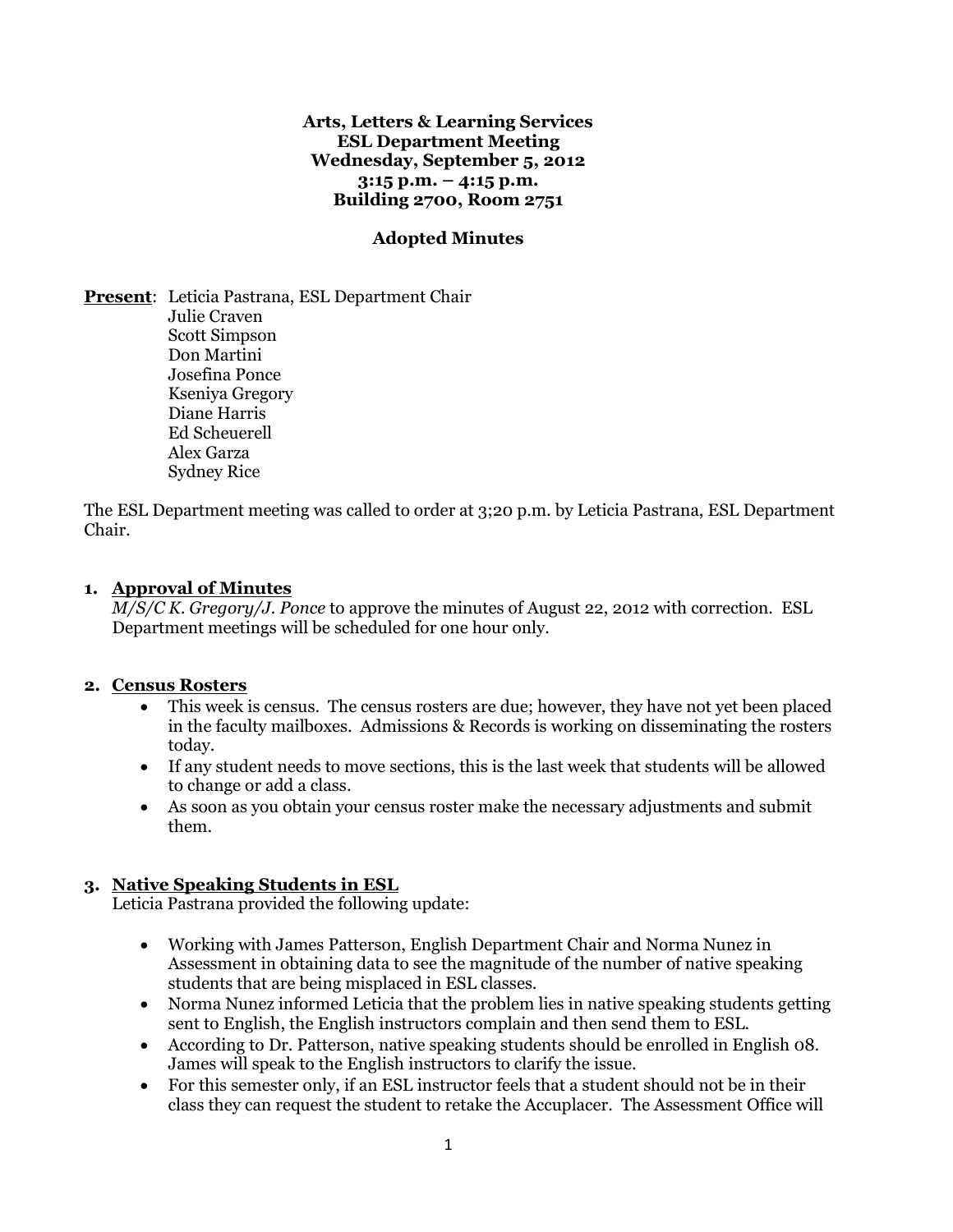be conducting a retest without cost to the student and without the student providing transcripts, or going through all the hoops to retest. However, the student may score the same low score once they retake the test and be in the same situation until they show improvement throughout the semester to retest once again.

Another issue is whether the Accuplacer really works to place students accordingly.

## **The following was discussed regarding native speaking DSPS students:**

- Diane Harris stated that in addition to the native speaker issue there is the DSPS disruptive student issue.
- Leticia encouraged ESL instructors to utilize and enforce the disruptive student policy and contact Sergio Lopez and the Counselor as well. She stated that it only takes one student to change the dynamics of the class.
- Encouraged faculty in the ESL Department to document such disruptive behavior which is basically a poor attitude. Documentation is imperative in order to build a case to present to DSPS and Kathy Berry.
- Last semester Ed Scheuerell experienced an unpleasant situation with a student who informed Ed that he was violent and to ask students not to pick on him or he would go crazy. Ed contacted Tim Nakamura of Security to inform him of the issue and his response was to please inform him if something happened.
- Leticia is open to suggestions on how to deal with the native speaking DSPS disruptive students.
- Ed Scheuerell stated concern about providing reasonable accommodations for reading and comprehension. The student needs to be able to read and comprehend in order to take the exam administered.
- Leticia will be attending a Counseling meeting to clarify the issue.

# **4. ESL Program Possible Future Directions**

- ESL makes up 11% of the College's 3o12 FTES. IVC is behind 300 FTES. Met 97%. In Spring 2012, IVC was to reach 3600 yet only 3100 FTES were reached.
- This Fall the FTES goal was lowered to 3100 but only reached 2900. IVC must make up 500 in addition to 300 from the Spring.
- Ample Summer Session should have been offered. Only one session in Summer will be offered. Unaware of which classes.
- If ballot measures in November do not pass there will be other issues. IVC will definitely be in crisis.
- FCMAT is geared towards the 30 class cap.
- Possible suggestions for ESL Program Possible Future Direction
	- $\triangleright$  Pairing with vocational classes Auto Tech or Administration of Justice.
	- $\triangleright$  Create a Bridge Class with a pathway to English 101.
	- $\triangleright$  Merge 1 & 2, offer lower level ESL Grammar classes.
	- $\triangleright$  Proactive in adopting and accommodating.
	- $\triangleright$  ESL not yet being told program is being eliminated.
	- $\triangleright$  Misperception that ESL is not effective since the program takes two years to learn the language.
	- $\triangleright$  The following individuals will research the different institutions as follows; Julie Craven –Santa Ana Diane Harris – Mira Costa